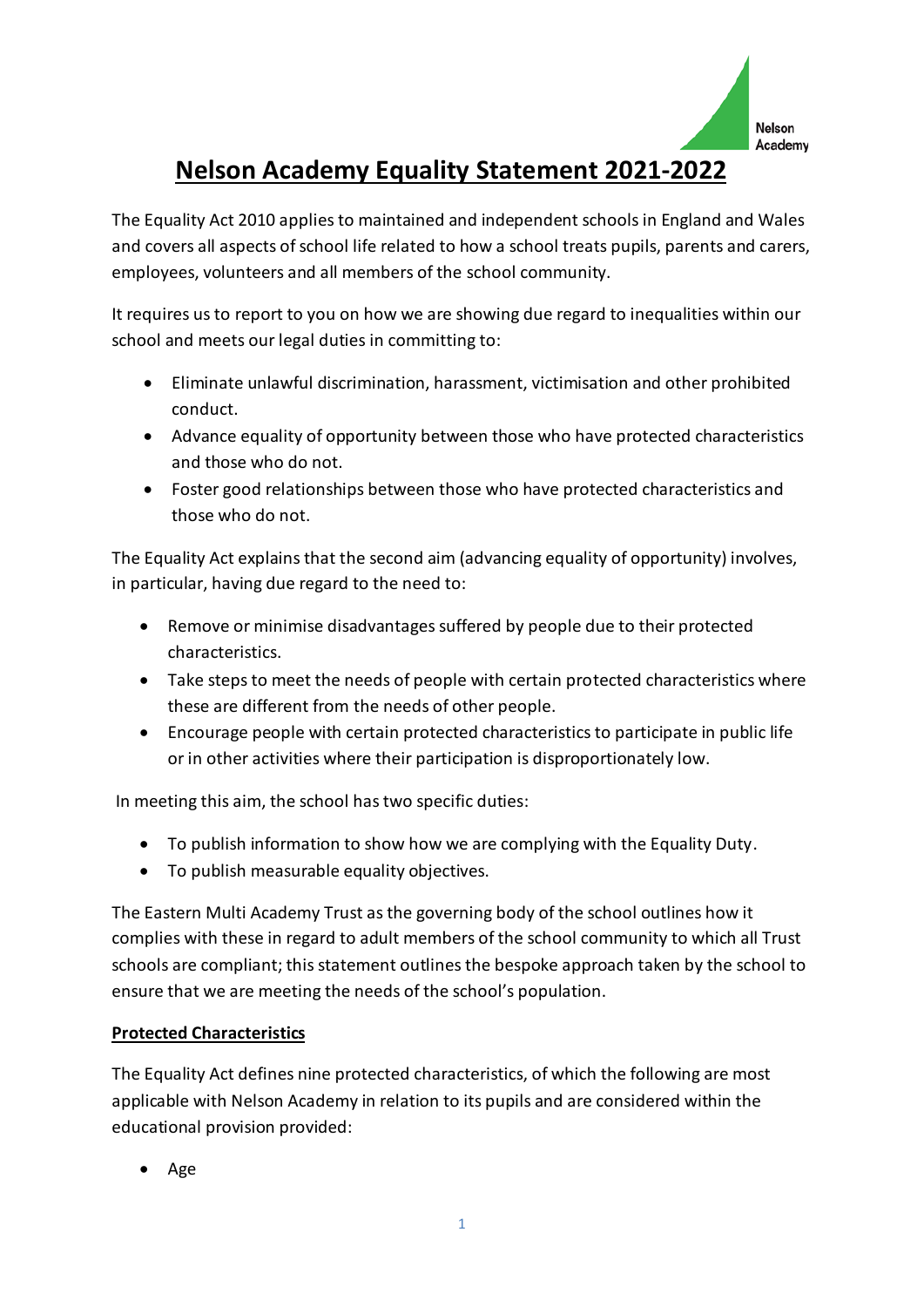

- Sex
- Disability
- Race
- Religion and Belief
- Sexual Orientation and Identification

## **Nelson Academy Contextual Information**

The school collects information about pupils upon enrolment which enables us to publish the following breakdown:

## **Number on Roll**: 425

**Age:** Pupils are age 3 to 11 years of age with up to 52 children able to attend Nursery and a maximum of 60 pupils per year group from Reception to Year 6

**Sex:** Boys: 53.6% Girls: 46.4%

**Disability:** The Equality Act 2010 defines a disability as 'a physical or mental impairment that has a 'substantial' or 'long-term' negative effect on your ability to do normal daily activities'. In this sense, the school would view all pupils who currently have a Special Educational Need and/or Disability due to an impairment in their learning within this group. It should be acknowledged, particularly considering the age of our pupils, these impairments may not be 'long-term' and therefore, their inclusion within this group may change as they progress throughout the school.

**SEN:** At Nelson Academy we believe in participation for all. We have classes for children from Nursery age through to Year 6, and also an Autistic Spectrum Disorder Specialist Resource Base. We want all adults and children to participate in learning and we celebrate all members of our community. We want to create an inclusive culture in our school and we aim to be more responsive to the diversity of children's backgrounds, interests, experience, knowledge and skills. The school's SENCO ensures that statutory assessments are obtained to support individual children's needs. Although some attainment is below national expectations, children with SEN at Nelson Academy make very good progress across EYFS, KS1 and KS2.

Our SEN profile for 2021-22 shows that 15% of the children on the school roll are identified as having SEN, this includes 5% who have an Education Health and Care Plan – this figure is above the national average.

Of the children identified as having Special Educational Needs:

46% are identified as having a primary SEN linked to Communication and Interaction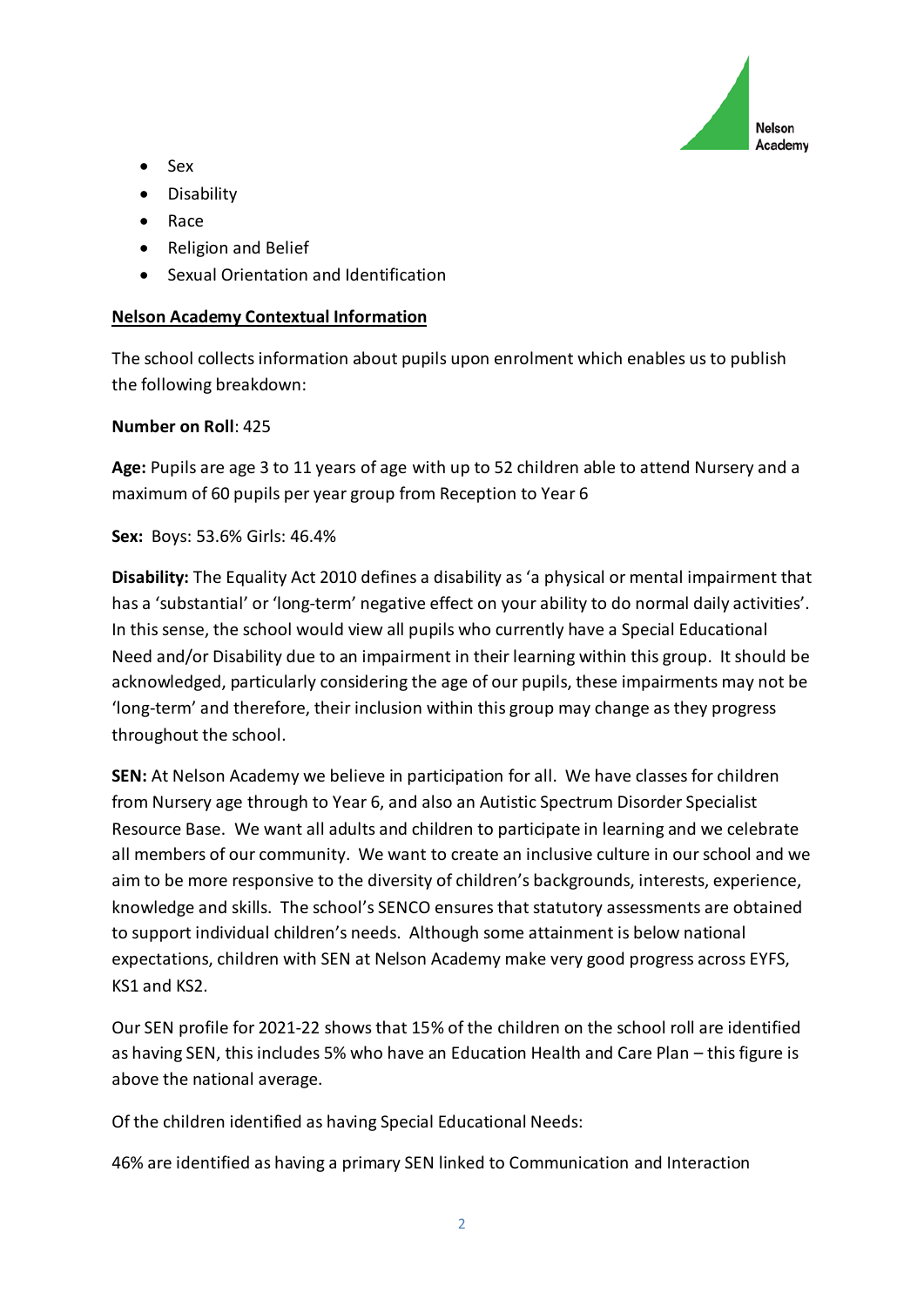

23% are identified as having a primary SEN linked to Cognition and Learning

23% are identified as having a primary SEN linked to Social, Emotional and Mental Health **Difficulties** 

8% are identified as having a primary SEN linked to Sensory and/or Physical Needs

**Race:** The largest ethnic groups in the school are: White British (78%) and Eastern European (10%)

Mixed White/Black African (>.1%), Mixed White Black Caribbean (>1%), Asian (>1%)

Currently 20% of children in the school are identified as learning English as an additional language. The school has support in place for these pupils in order to assess and monitor their language acquisition where needed.

**Religion and Belief:** We have no information on religion for 61% pupils.

20% children are identified as having no religion, 14% of children are identified as Christian, 5% are identified as 'other religion', including Muslim, Roman Catholic.

**Sexual Orientation or Identity:** The school does not collect information on this characteristic.

# **Pupil Premium Pupils including Looked After Children (LAC)**

Pupil Premium funding is awarded to schools based on the number of children who are:

- Pupils who are eligible for free school meals, or have been eligible in the past 6 years (including eligible children of families with no recourse to public funds) '
- Pupils who have been adopted from care or have left care
- Children who are looked after by the local authority

The government awards this money in order for schools to tackle inequality that may be caused by socio-economic disadvantage. The school uses the money to improve pupil outcomes and progress. Information about the Pupil Premium is available on the school website.

At Nelson Academy, 36% of pupils have factors within their home setting that may impact their ability to have equality of education and may result in additional challenges within their learning. Whilst this pupil cohort is not stated within the Equality Act 2010, measures are taken to ensure this inequality is addressed as outlined in this policy.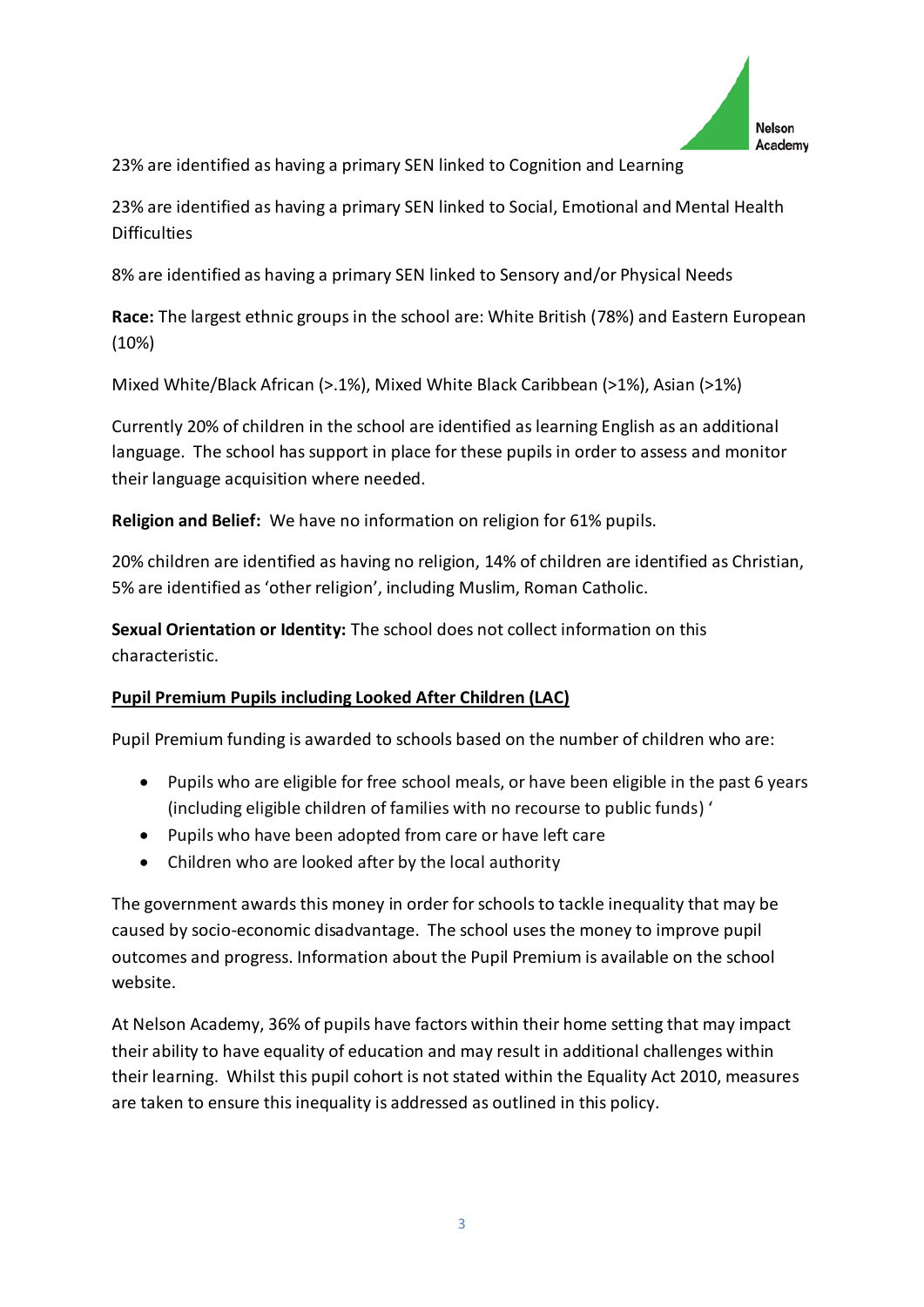

#### **How the School Advances Equality of Opportunity**

**Policy:** The EMAT Equalities Policy, Nelson Academy Behaviour Policy, Nelson Academy Anti-Bullying Policy and EMAT SEND Policy clearly state how the whole Trust and school community works together to eliminate all forms of discrimination, harassment and victimisation.

Incidents relating to discrimination are recorded in a detailed log and are reported to both the Local Authority and Governors.

Policies are reviewed regularly and are available to view on the school website. The Governing Body monitors school policy and practise annually. Our Academy Development Plan incorporates areas of inequality shown through our data or communicated to us by members of the school community.

**Curriculum:** It is believed that aspects of our whole school curriculum are designed to ensure that equality is taught in line with supporting British Values education.

- PHSE topics are deliberately included throughout the school's curriculum to ensure our pupils are educated about the diversity of British society, as well as a focus on how to debate rather than argue.
- Within the Geography curriculum, the children are purposely taught about the cultures from around the word. In addition, we plan events throughout the academic year where everyone can celebrate the culture, diversity and equality of our school community and pupils can share aspects of their own or their family's heritage.
- The RE curriculum also plays a central role in which key questions about faith are explored. Where possible, faith educators visit the school to enhance the children's understanding.
- The current Relationships, Sex and Health Education (RSHE) curriculum became statutory in September 2020. The current Sex and Relationship objectives were revised specifically to ensure that the school was teaching more about sexual equality and also making Relationships Education compulsory for all pupils receiving primary education. This guidance also sets out the rights of parents/carers to withdraw pupils from sex education (but not Relationships or Health Education). RSHE is learning about the emotional, social and physical aspects of growing up, relationships and reproduction, as well as how to keep ourselves healthy. It will equip children and young people with accurate information, positive values and the skills to enjoy healthy, safe and positive relationships, to celebrate their uniqueness and to take responsibility for their health and wellbeing, both now and in the future.
- Throughout all areas of the curriculum we aim to celebrate culture, diversity and equality, and challenge stereotypes, for example through a range of books which can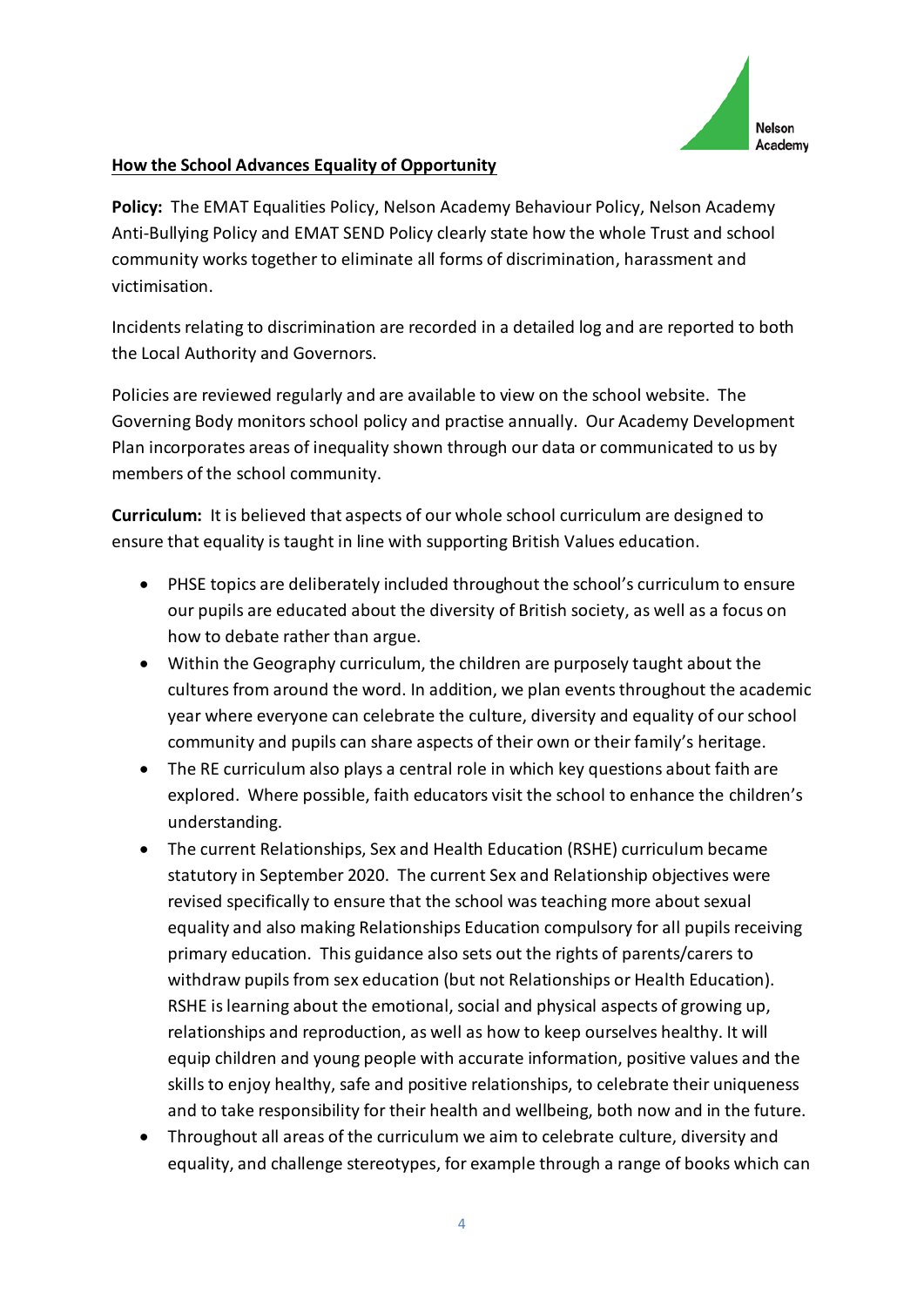

be accessed by all children, and by discovering the achievements of those from a variety of backgrounds. We welcome members of the school and local community to share their expertise and experiences with the children to enhance their understanding of the world we live in and the opportunities which are available to all.

• Beyond the formal curriculum and within the Eastern Multi Academy Trust values of 'Empower, Motivate, Aspire and Transform' who aim to develop the pupil's understanding of culture, diversity and equality. Topics are covered and messages are taught within whole school theme assemblies which change on a half termly basis. In addition to this other specialist events such 'Odd Sock Day' and 'Autism Awareness Day' support our teaching of culture, diversity and equality. Our school is also involved in community activities in order to widen the children's understanding of society, this has included fundraising for charities, collections for the local food bank and singing at the local care homes.

#### **Differentiation**

- Reasonable adjustments within the school or learning environment are made to support those with specific needs or protected rights. As a site, all rooms are accessible. The school has a disabled toilet and lift access to upstairs. The school's uniform policy outlines preferred uniform however, individual allowances are made for those who request them.
- The school has separate 'champions' for supporting the learning of those with SEND and Pupil Premium, and also a Culture, Diversity and Equality Lead which incorporates English as an additional language. The progress of these pupils is tracked and intervention is prioritised to support their specific needs, with designated teaching assistants used to deliver fully differentiated learning opportunities when needed.
- Additional health, intimate care and behaviour plans are used with a number of children to ensure that full participation in school activities is possible.
- Learning plans are personalised to meet the individual needs of a child.

#### **Wider School**

- The school has a Pupil Parliament which ensure that pupils have a voice and that they have an input into decision making in the school i.e. school events and charity fundraising.
- The school's Student Services Officer and Student Support Administrator work to support all parents and families who are part of our school community.